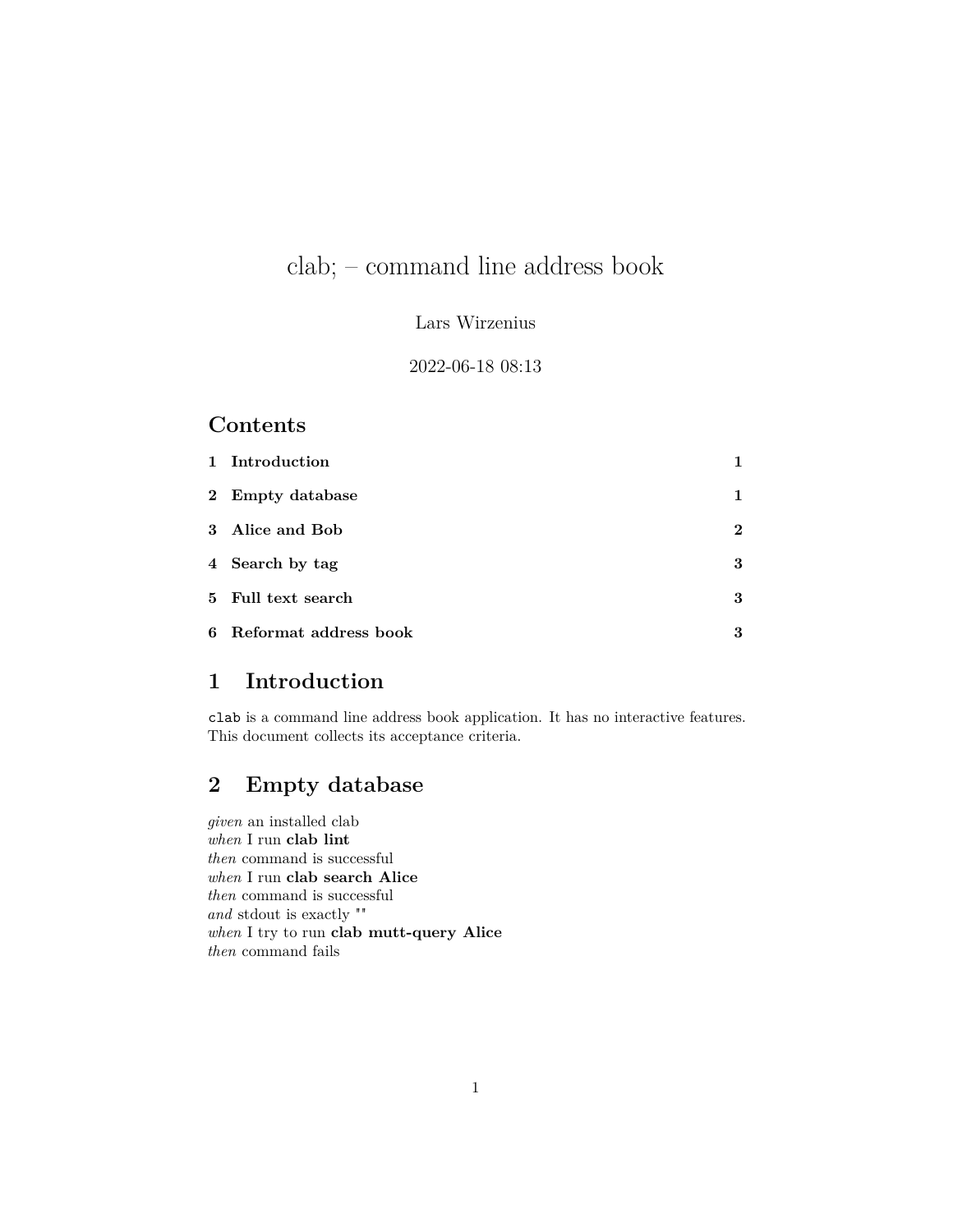### <span id="page-1-0"></span>**3 Alice and Bob**

Next, let's add records for Alice and Bob, and make sure searches find only the right records.

*given* an installed clab *and* file **.local/share/clab/address-book.yaml** from **address-book.yaml** *when* I run **clab lint** *then* command is successful *when* I run **clab list** *then* command is successful *and* stdout is valid YAML *and* stdout contains "**Alice Atherthon**" *and* stdout contains "**Bob Bobbington**" *when* I run **clab search Alice** *then* command is successful *and* stdout is valid YAML *and* stdout contains "**Alice Atherthon**" *and* stdout doesn't contain "**Bob**" *when* I run **clab mutt-query Alice** *then* command is successful *and* stdout is exactly "**clab found matches:\nalice@example.com\tAlice Atherthon\n**"

#### File: **address-book.yaml**

```
1 - name: Alice Atherthon
2 email:
3 work: alice@example.com
4 tags: [co-worker]
5 last_checked: 2021-09
6 - name: Bob Bobbington
    email:
8 personal: bob@example.com
9 last_checked: 2021-09
```
#### File: **address-book-reformatted**

```
1 - - -2 - name: Alice Atherthon
3 email:
      4 work: alice@example.com
5 tags:
6 - co-worker
7 last_checked: 2021-09
8 - name: Bob Bobbington
9 email:
10 personal: bob@example.com
```